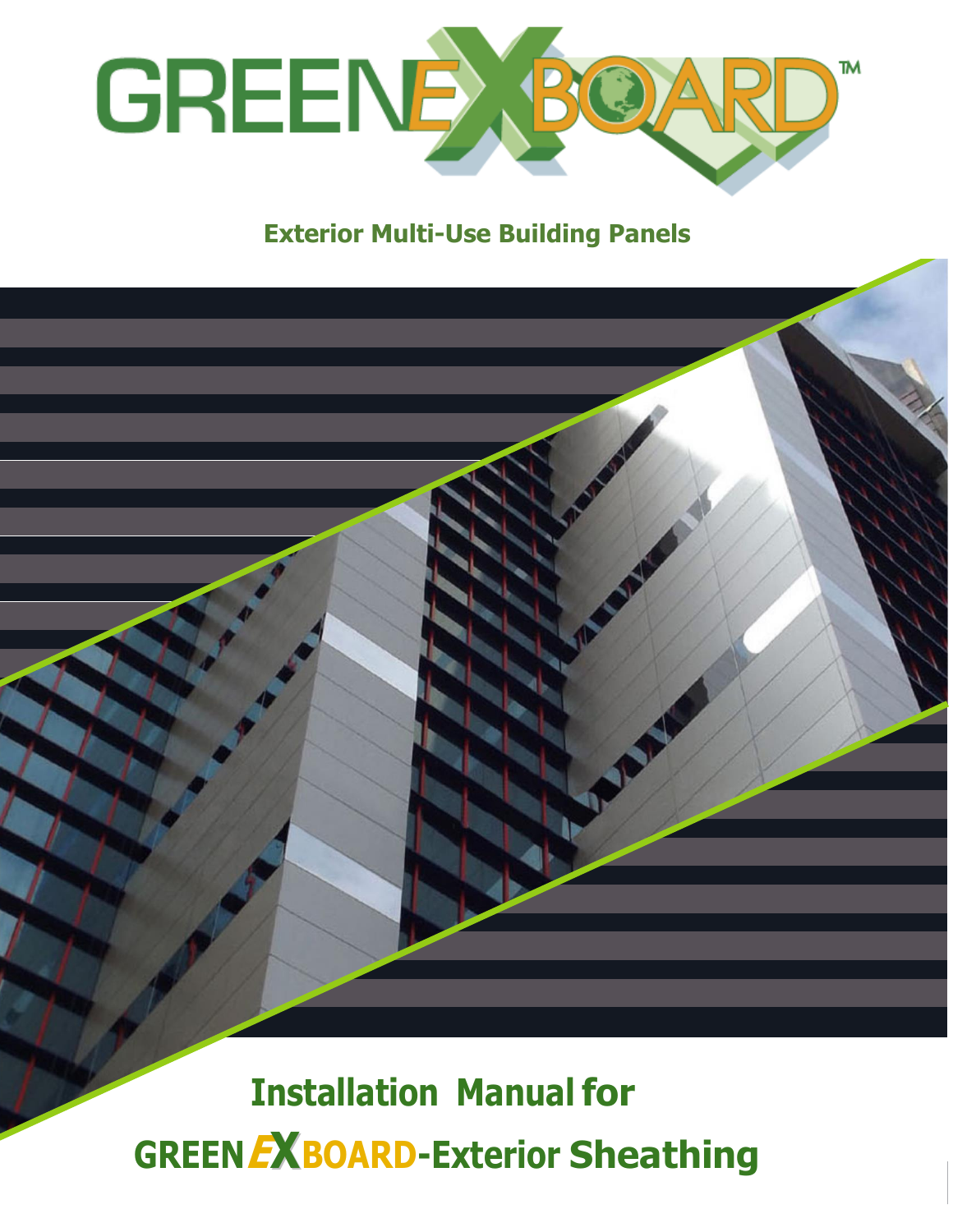## **- Testing**

GREENEXBOARD complies with: 2015 and 2012 International Building Code ® (IBC) and 2015 and 2012 International Residential Code ® (IRC).

GREENEXBOARD Exterior Sheathing is tested in accordance with ICC-ES AC 269.2, AC 386 and AC 376 and the GREENEXBOARD panel is suitable without limitations for use in interior or exterior sheathing applications of approximately 1/2" thickness used as shear walls, which refers to section 14 of ASTM E 72.

GREENEXBOARD is the perfect substrate for today's building environment because of its durability, performance and inherent characteristics which include: structural strength, fire protection, mold resistance, unaffected by water and moisture, and impervious to termites and other vermin.

GREENEXBOARD has passed the ASTM E 119 load bearing fire test for 1 hour on 2" x 4" wood studs. It is a perfect substrate under brick, stone, stucco, EIFS and siding because it will not rot, warp, delaminate, or deteriorate in any climate (hot, cold, humid or wet) OR when exposed directly to water (it can release moisture an unlimited number of times). Furthermore, it is impervious to termites, non-combustible, mold resistant and it is easy to cut and fasten. The panel is an Environmentally sustainable Green panel and the lower weight reduces embodied energy and forces.

GREENEXBOARD is Mold-resistant earning the highest score of 10 according ASTM D3273 and a perfect substrate for high-moisture areas and it is noncombustible according ASTM E 136. The panel is air permeable and cannot be used as an unfinished siding panel.

#### **(ASTM E119 and CAN/ULC S101 07)**

The GREENEXBOARD panel was tested for a 1-hour load bearing fire resistance rating at 100% design load, determined in accordance with the NDS. ASTM E 119 Testing components for the 1-hour fire tested load bearing shear wall:

| Component                 | <b>Description</b> | <b>Details</b>                                                                                                                                                                     |
|---------------------------|--------------------|------------------------------------------------------------------------------------------------------------------------------------------------------------------------------------|
| Framing                   | <b>Wood Studs</b>  | Wood studs with minimum specific gravity 0.42.                                                                                                                                     |
| Stud cavity insulation    | Mineral wool       | Mineral wool of minimum 3 1/2" thickness that complies with<br>ASTM C612, or minimum density 2.8 lbs/ft3.                                                                          |
| Interior Sheathing        |                    | Gypsum Board   Minimum 5/8" thickness Type X gypsum wall board complying<br>with ASTM C1396                                                                                        |
| <b>Exterior Sheathing</b> |                    | GREENEXBOARD GREENEXBOARD $\frac{1}{2}$ " thick, mounted horizontally with 1 $\frac{1}{2}$ "<br>long16-gauge crown staples spaced 4" o.c. at perimeter and<br>8" o.c. in the field |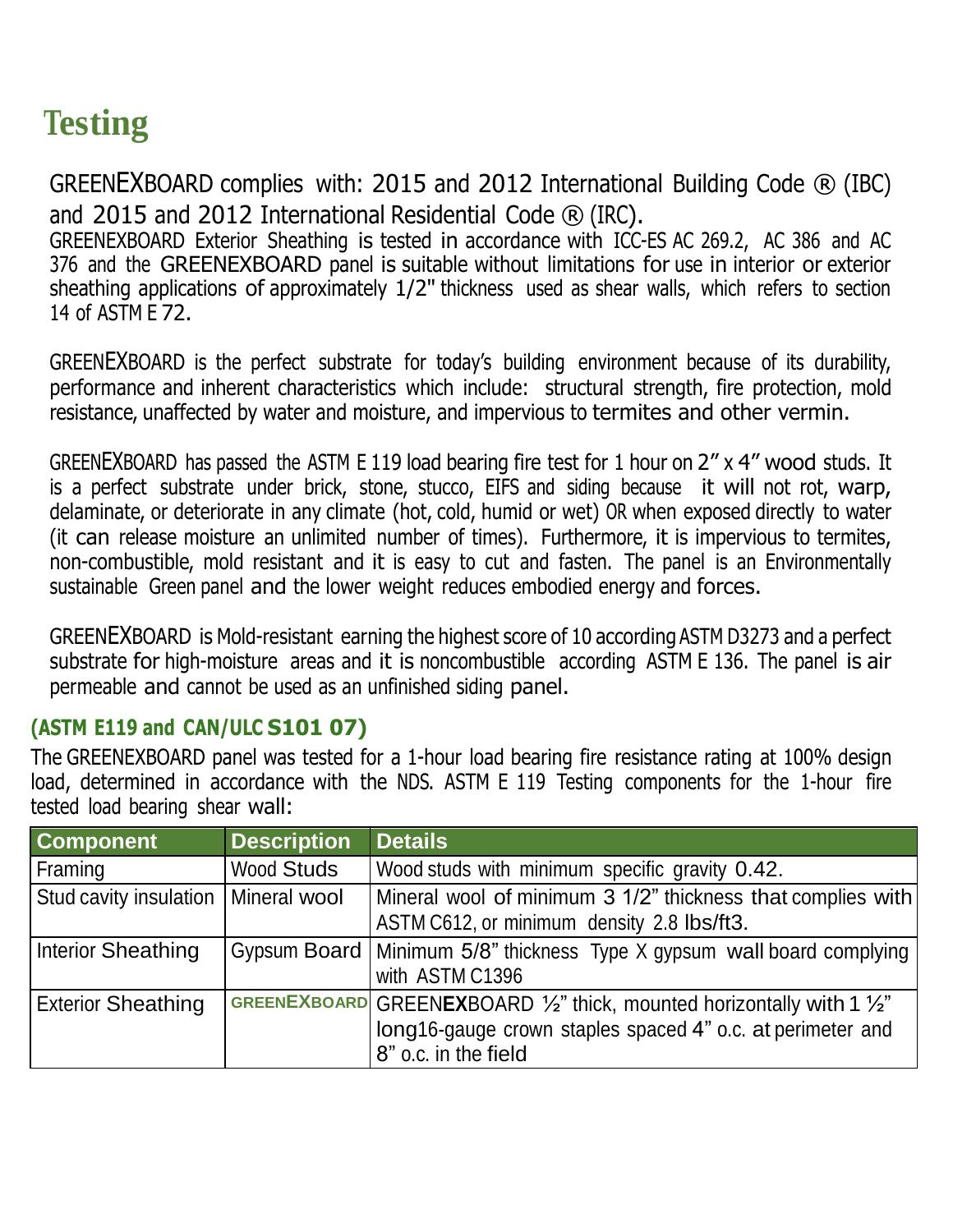#### Fig 1. ASTM E 119 one hour fire tested as load bearing wall for 2" x 4" wood stud construction



## **Racking Shear Resistance**

GREENEXBOARD exterior sheathing can be specified for any project where there is a high demand for structural strength and a need for flexibility and easy sheathing and installation, thus avoiding the headaches and expense of delamination, deterioration, sagging and warping.

**(ASTM E 72)**

### **Wood Frame:**

Design capacity of wall diaphragms of the plate in lbs/ft for GREENEXBOARD-Exterior sheathing 1/2" installed 2"x4" wood framing with a maximum joist/stud spacing of 16" o.c.

| <b>U Staple Fasteners:</b><br>16 gauge galvanized with glue, size 1 1/2", crown 1/2", ESR-1539 compliant |              |                |                      |                                |  |  |  |
|----------------------------------------------------------------------------------------------------------|--------------|----------------|----------------------|--------------------------------|--|--|--|
|                                                                                                          | Edge spacing | Center Spacing | <b>Ultimate Load</b> | <b>Allowable Racking Shear</b> |  |  |  |
| One side                                                                                                 | 4"           |                | 6236 lbs             | $186$ plf                      |  |  |  |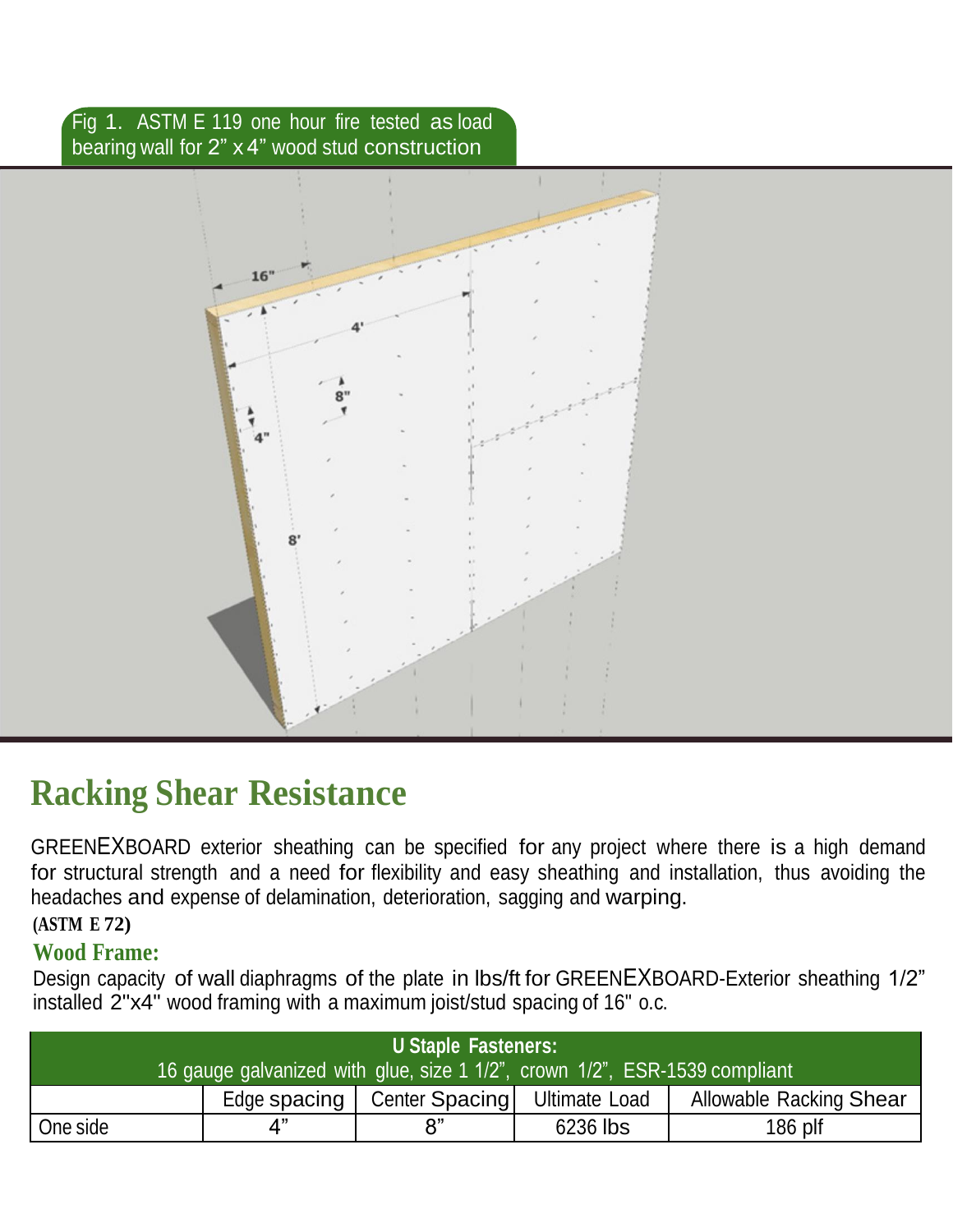#### **Steel Frame:**

Design capacity of wall diaphragms of the plate in lbs/ft for GREENEXBOARD exterior sheathing 1/2" installed on 1 5/8"x 3.5" 18 Gauge Galvanized Steel Framing. Max framing spacing of 16" o.c.

| High-speed self-drilling building screws:                                     |              |                |               |                                |  |  |
|-------------------------------------------------------------------------------|--------------|----------------|---------------|--------------------------------|--|--|
| S-12 Rock-On Fasteners (Part Number 6310) 8-18 x 1 1/4" Head Style # 2 PW ITW |              |                |               |                                |  |  |
|                                                                               | Edge spacing | Center Spacing | Ultimate Load | <b>Allowable Racking Shear</b> |  |  |
| One side                                                                      | 4"           |                | 10,030 lbs    | 243 plf                        |  |  |

## **Installation**

GREENEXBOARD exterior sheathing must be installed in accordance with the instructions in this installation manual. The panel can be attached horizontal or vertical to wood or metal framing. The fastening surface shall not be less than  $2'' \times 4''$  studs for wood framing and No. 18 Gauge for steel framing. Framing members shall not vary more than 1/8" from the plane of the faces of adjacent framing. For steel framing, to allow for thermal expansion, a panel must never be fastened to metal studs across expansion joints. Install the panels with no gapping (ends and edges of the sheathing should fit tightly). The panels shall not be less than 6" from the finish grade in weather proof and water-protected siding systems, and not less than 12" from the ground for properly drained and ventilated crawl spaces.

Fig 2. E72 GREEN**EX**BOARD-Exterior sheathing 1/2" installed on 1 5/8" x

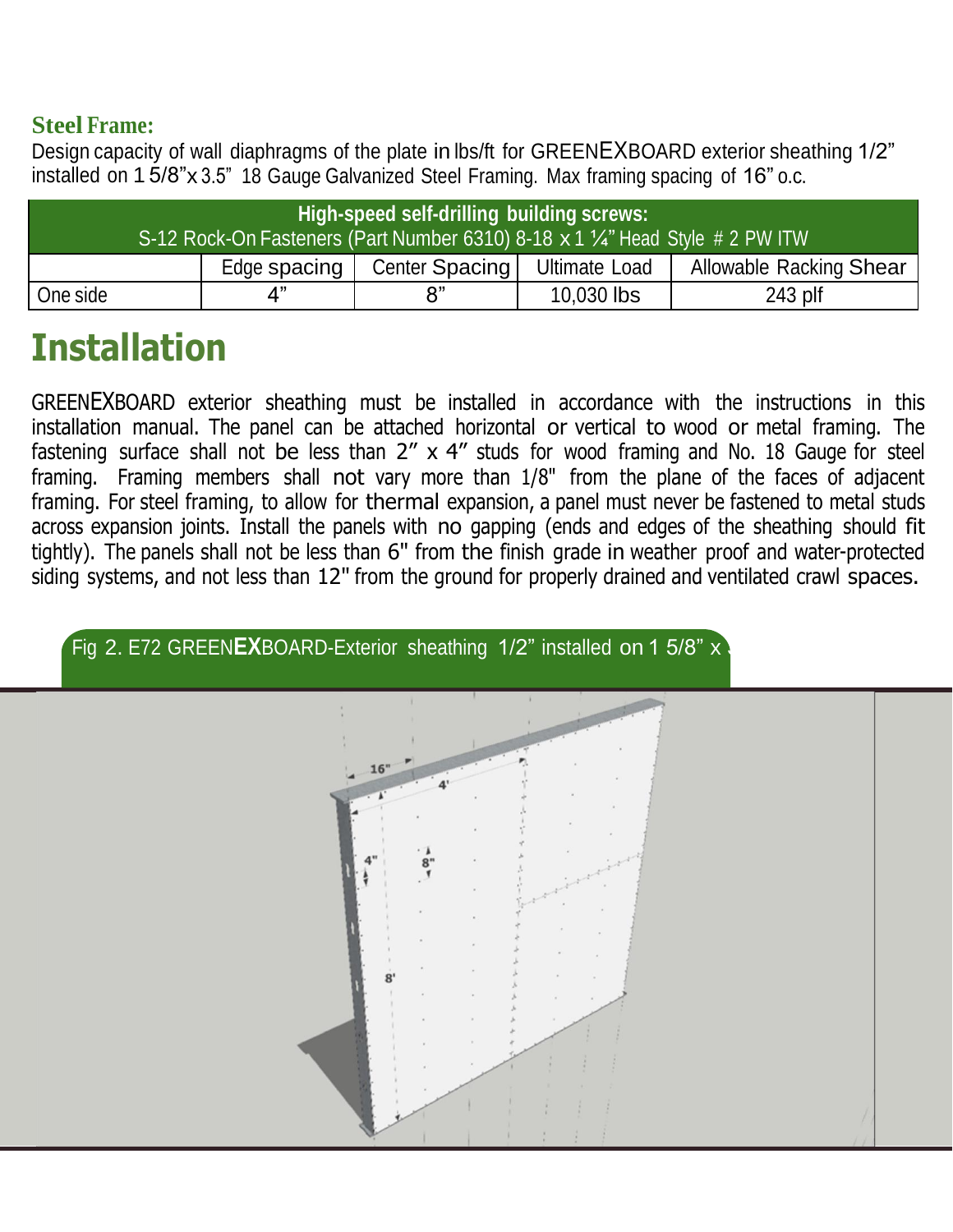**Staples, Nails, or Screws** as listed below, may be used to attach the GREENEXBOARD exterior sheathing to the framing. The fasteners length must be 3 times (i.e. 3x) the thickness of the board. Fasteners should be driven flush with the panel surface (not countersunk) into the framing system. Locate fasteners at least 1/2" or 5 times (5x) the diameter of the fasteners from edges and 2" from the end of the panel. The panels are not to be used alone as a base for nailing or Siding (fasteners must go through board and into framing system). For Racking Shear Resistance (Fig 1.), the Fasteners must be spaced 4" on center around the perimeter and

8" on center in the field and joist spacing 16" o.c. See Fig 3 for how Staples must be mounted and Fig 4 for how screws must be mounted.

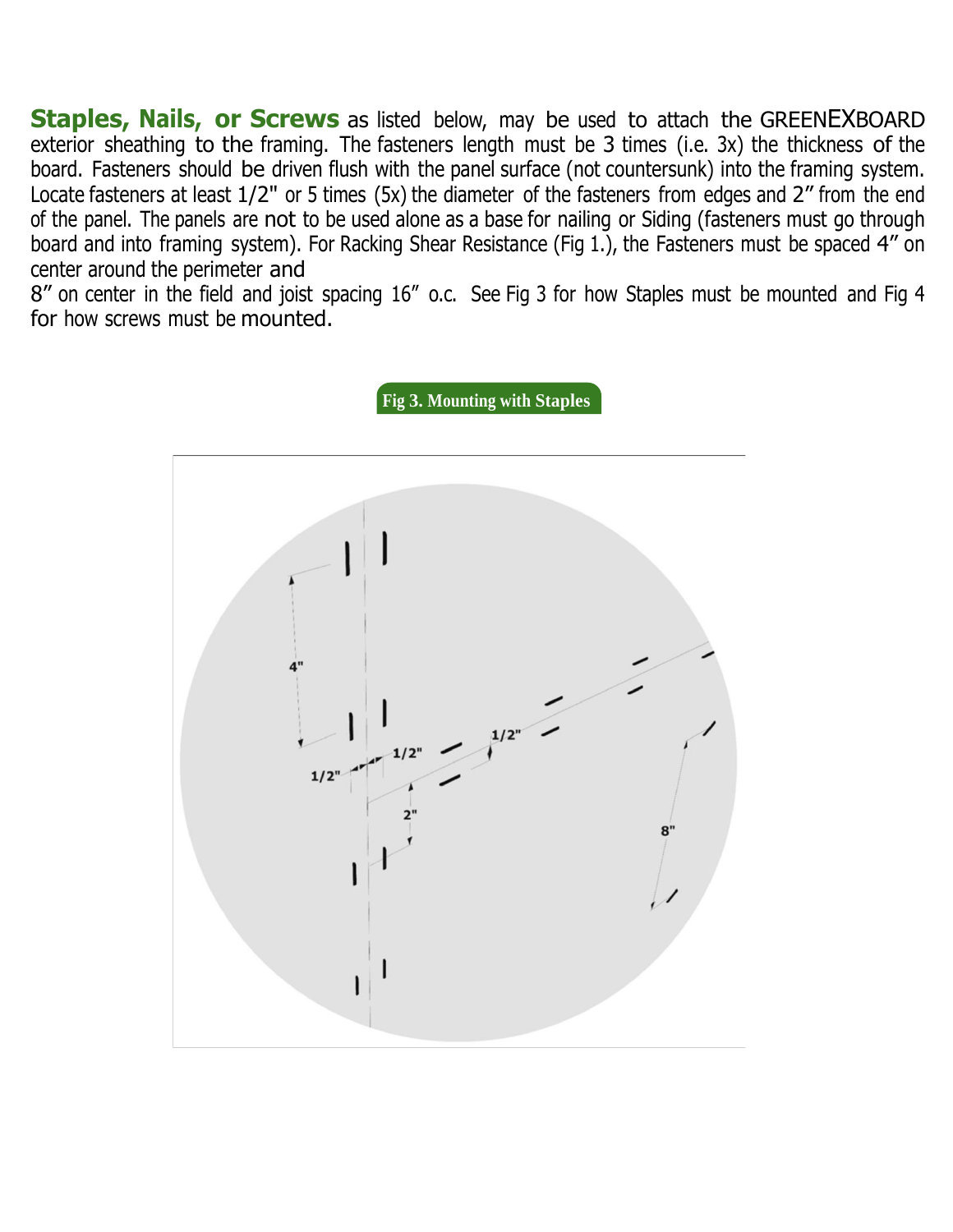

### **U Staples for wood framing:**

Staples must be installed on vertical sides of the panel parallel with the perimeter. The Field and top and bottom ends of the panel must be stapled using between a 15-30 degree left/right alternating angle pattern from the perimeter. Use 16 gauge galvanized staples with glue, size 1 1/2", crown 1/2", ESR-1539 compliant

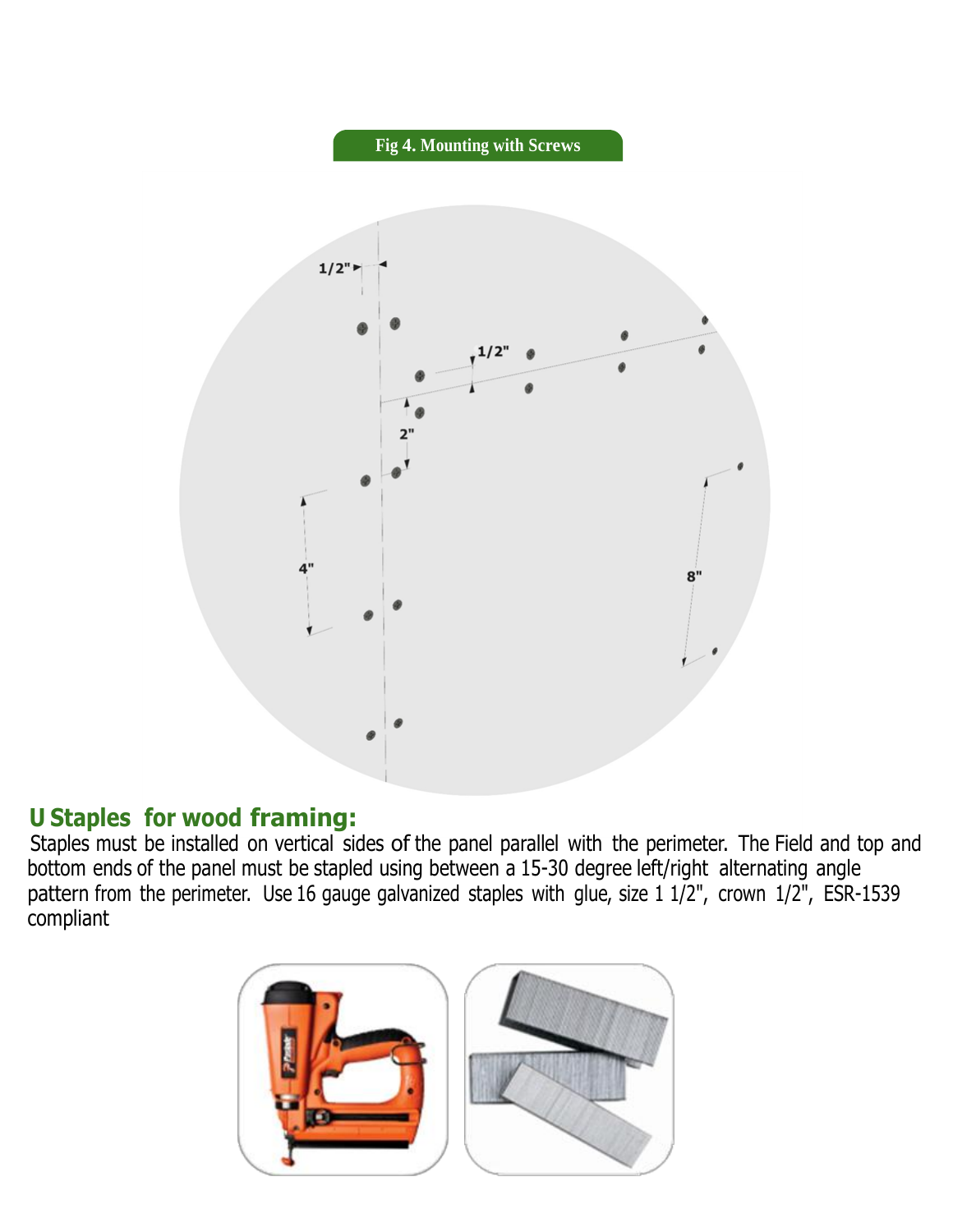#### **Screws for 18 Gauge Galvanized Steel Framing**

High-speed self-drilling building screws S-12 Rock-On Fasteners (Part Number 6310) 8-18 x 1 1/4" Head Style # 2 PW ITW minimum length 3 x plate thickness.



#### **Cutting:**

Simply score and snap the panel on smaller thicknesses up to 3/8", or alternatively all GREENEXBOARD Panels may be cut with a circular saw or a jigsaw equipped with a diamond tipped blade. Sharp edges are made with fast running diamond tipped tools. Cutting to size may be done with normal slow or fast running hand tools or stationary equipment. When using fast running tools, dust exhaustion must be employed.

**Note:** When using hand tools, cut the panels backside up. When using stationary saw equipment, cut the panels front-side up (the saw blade must always attack the board from the front-side). The periphery speed of the circular saw should be within the below parameters. Cutting depth 3/8" – 5/8" (10-15 mm) beyond the board.

| Guideline operation parameters for TruBlack USAs saw blades |          |                      |         |         |                    |  |  |
|-------------------------------------------------------------|----------|----------------------|---------|---------|--------------------|--|--|
| Saw blade                                                   | 0.09"    | 0.09"                | 0.1"    | 0.1"    | 0.11"              |  |  |
| thickness inch:                                             | (2.4 mm) | $(2.4 \text{ mm})$   | (2.6mm) | (2.6mm) | $(2.8 \text{ mm})$ |  |  |
| Saw blade $\varnothing$ inch:                               | 5.9"     | 9.05"                | 9.84"   | 10.23"  | 13.78"             |  |  |
|                                                             | (150 mm) | $(230 \, \text{mm})$ | (250mm) | (260mm) | (350 mm)           |  |  |
| Rpm:                                                        | 3800     | 2500                 | 2300    | 2200    | 1650               |  |  |

#### **Cutouts**

Cutouts may be made with a jigsaw, a keyhole saw equipped with bi-metal, or diamond tipped blade. It is recommended to drill a min 7/16" (8 mm) hole before cutting in the inside corner. In order to avoid creating a notch at the inside corner, cut edges should be sanded.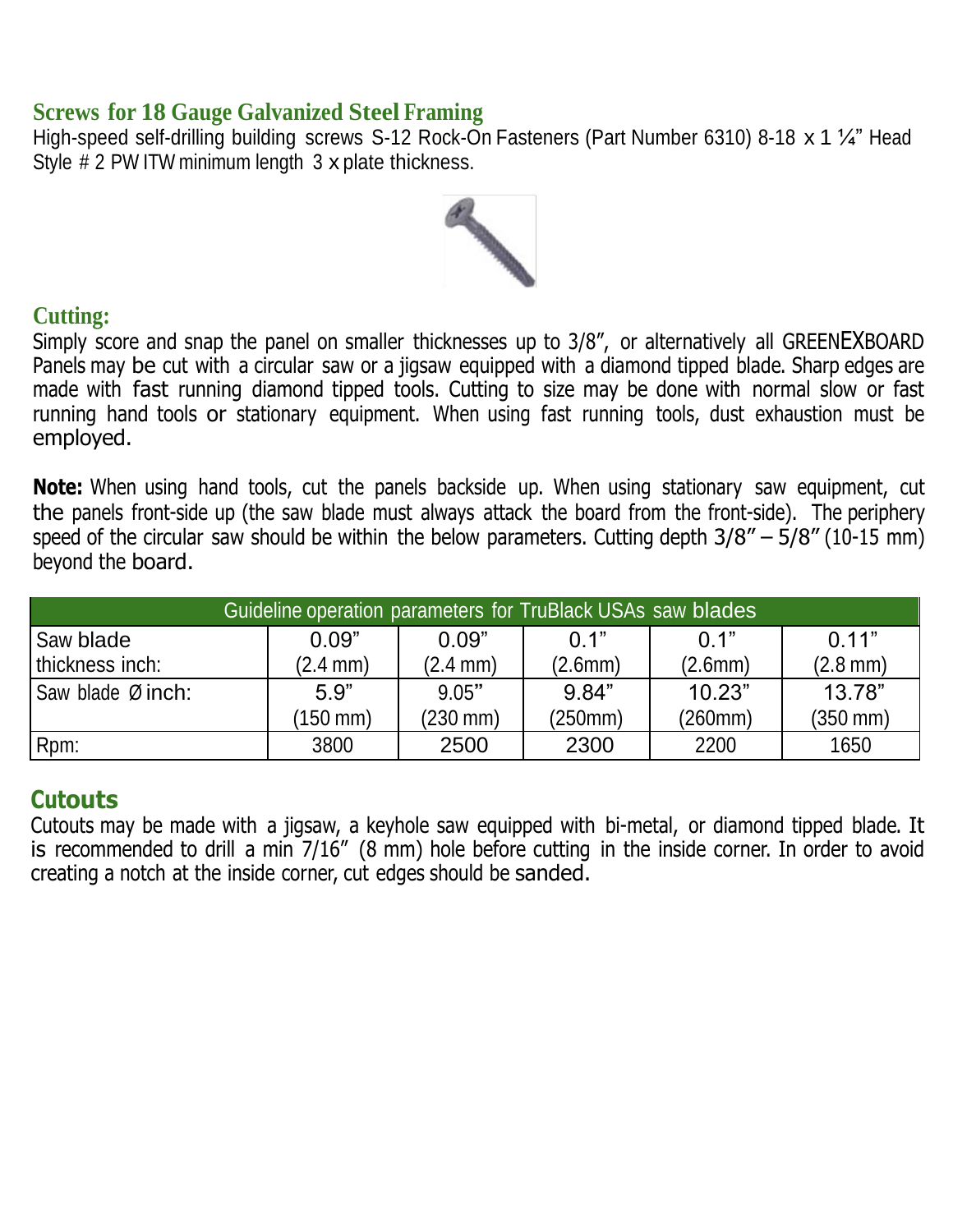### **General Information**

#### **Safety**

As with all other building materials, safety precautions must be taken into account and local laws and regulations must be observed. Cutting and drilling are subject to dust development, and proper precautions must be taken by using appropriate dust extraction equipment. Dust from the panel is characterized as mineral dust and a prolonged exposure to this may cause lung disease. Fast running electrical equipment such as hand held circular saws leave a fine and sharp edge on the panels and create fine dust. Due to the speed of the blade the dust can be dispersed over a larger area. Therefore, it is necessary to establish

sufficient exhaustion and it is recommended the operator carry personal safety equipment. (for further information please check the SDS for the GREENEXBOARD product).

#### **Service**

If you have any questions regarding the GREENEXBOARD panels, our dedicated service team is ready to assist you with advice and guidance. Call 866-966-4922 xt 1, or email [Sales@Tru.Black](mailto:Sales@Tru.Black)

#### **Application Conditions**

The panel temperature and ambient temperature should be  $+$  44°F (+7 °C) - 86°F (+30 °C) and relative humidity <85 % (optimally 60 %). Process temperature must be min +44°F (+7 °C).

#### **Storing and Handling**

GREENEXBOARD panels are delivered with plastic protection cover on the pallet. When undamaged, the plastic cover protects against weather conditions during transportation. The pallets should be kept under a roof, leaving the possibility of ventilation around the panels. TruBlack USAs must be stored on a flat, dry and level surface on pallets or sleepers with a min. distance of 12" between the stacks on all sides. Note: Max. 5 pallets in a stack at the warehouse and on the building side max. 2 pallets in a stack. The panels must be lifted up and off the pallet and not drawn over the next board, as this will cause scratches and damage on the surface. Lift pallet crosswise and set forks apart to minimize bending of pallet. Fork length must support pallet entirely; if required, use fork extensions.

#### **Impact from Environment**

Weather and airborne pollutants, including pollens with natural color and industrial pollutants can alter the appearance of GreenEXboard. This does not affect performance, but could affect certain finishing processes. Keep the panels as clean as possible before and during construction.